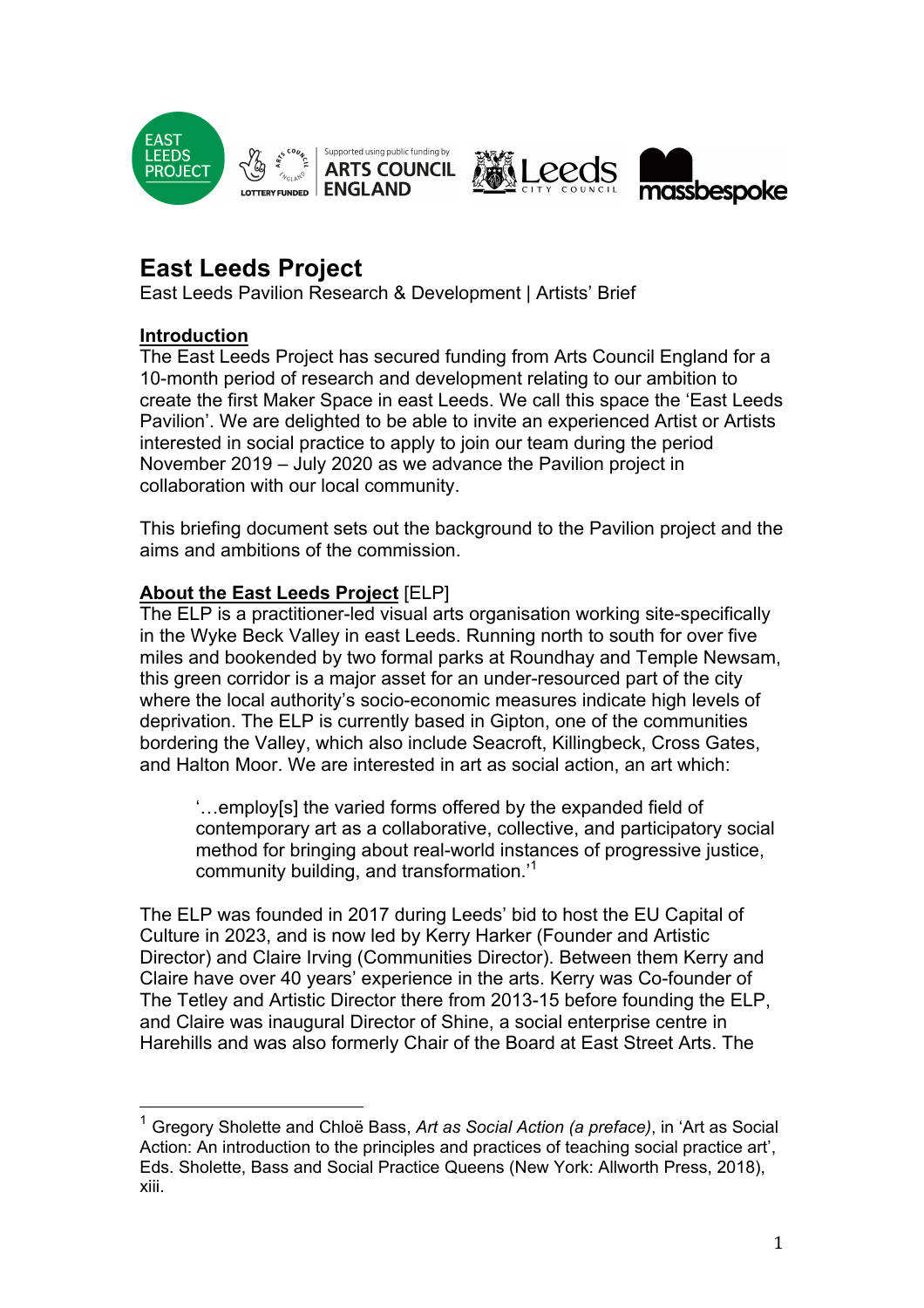Directors have strong networks and partnerships across east Leeds, where they have both lived for over 20 years.

The ELP is registered as a Community Interest Company, and has a base above Gipton Methodist Church, close to the Wyke Beck Valley. Our work is supported by Arts Council England and Leeds City Council.

# **The East Leeds Pavilion**

Since mid-2018 we have been working in partnership with internationally renowned architectural practice Bauman Lyons, who are based locally in Chapeltown, through their founding Director Irena Bauman. The commission currently on offer forms part of an extended period of R&D informing our shared ambition to create a Pavilion at Fearnville Fields in Gipton, on the fringes of the Wyke Beck Valley, utilising Bauman Lyons' innovative system 'MassBespoke'. Developed in Leeds, MassBespoke is a digitally-enabled modular construction system which combines the benefits of mass production with bespoke design. Originally imagined for the community-build housing sector, its principles can be applied to any structure, and as an accessible. affordable and environmentally sustainable technology it offers an appropriate route for a locally led approach to realising the Pavilion.

The Pavilion, which will be designed and built by, with and for the community, will provide a shared Maker Space for activities led by stakeholders. It is imagined as a temporary, shared space not only for making, but also as a social space for collective conversation and nurturing local agency. We know there are creative people all across east Leeds, but there are no dedicated spaces for making in its broadest forms - no artists' studios, co-working spaces, hack spaces, makers spaces, open-access facilities or workshops. As a result, many people work in isolation from home, in their kitchens and converted garages and sheds, or they commute into the city centre or journey further afield. We know this from our research project East Leeds Makers, which is ongoing and which has already enabled us to have conversations with around 100 local makers. As part of this conversation, earlier this year we commissioned artist Andy Abbott to develop a project, *What Makes Gipton?*, which launched at the Gipton Gala in July, allowing us to expand on a broader conversation about making in east Leeds – what people make, where they make it, and whether there is an appetite for a local Maker Space. We are also working closely with the local authority, Leeds City Council, including the Leeds2023 team as the city works towards a self-organised year of culture outside of the EU Capital of Culture framework.

The commissioned Artist/s will have full access to our research findings.

# **Commission Details**

We recognise that we are at the beginning of a journey towards realising this ambitious project, and that co-production with local stakeholders is the most desirable route. It is not our intention that the ELP will solely operate the completed Pavilion, but that it will be co-owned and run by a consortium of local partners. We are currently in the R&D phase of the project, and having secured funding from ACE we are now able to move to the next stage of the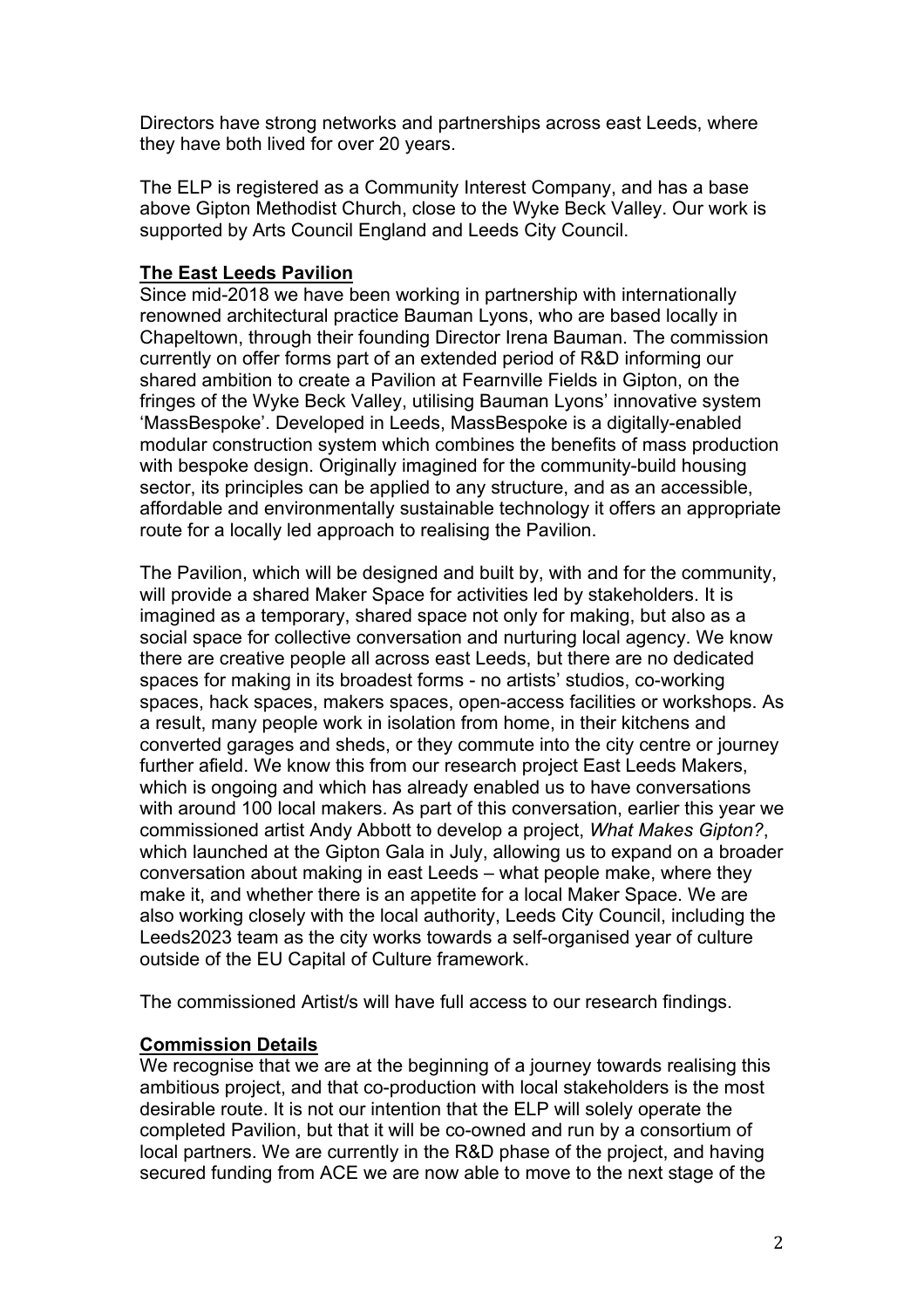process by bringing together a core team comprising the ELP's Directors, Bauman Lyons architects, local residents, and the commissioned Artist/s to collectively steward the project.

As a practitioner-led organisation, we value artists' contributions to society highly, and wish to embed artists' voices within the project from this early stage. No decisions have been made yet about the final location of the Pavilion, its physical form or aesthetic, the range of practices it might support, or the business model that will enable it to have a sustainable future. We want to explore these and other questions through this commission, to seek answers collectively, and to enable an artist-led approach to the Pavilion's development. We have already had conversations with some local people who would like to join the project and we will work with the commissioned Artist/s to recruit other team members. The commissioned Artist/s will therefore play a key role in shaping the next phase of this project.

As part of this commission, we are inviting Artist/s to:

• Become embedded in the development of the Pavilion by joining our project team and being present in Gipton

• Be part of a collective conversation, making sure that dialogue and research with the local community informs the decision-making process

• Work with Bauman Lyons to explore creative applications of the MassBespoke technology, translating our conversations with the community into the design process in readiness for a formal planning application and capital fundraising

• Bring experience of, and passion for, social practice into the project

• Accompany team members on research visits to inspirational comparator projects across the UK

• Collaboratively design and deliver a series of events that extend our creative conversation locally

• Take an active role in marketing and project evaluation as part of that conversation

This is not a traditional residency project – we anticipate that the commissioned Artist/s will be present in Gipton for a number of days per month over the 10-month period, including some overnight stays. We are flexible and will work collaboratively with the Artist/s to agree a schedule dependent on where they live. Site visits to other cities are fully funded and although we have identified some projects of interest there is scope for the Artist/s to inform final decisions.

# **Access**

The commissioned Artist/s will need to spend time in Gipton and will be able to use our base above Gipton Methodist Church. We apologise that there is currently no lift access to our spaces on the first floor. We are actively seeking funding to remedy this in partnership with the Church but this will not be achievable in time to impact on this commission. There is ample free parking directly outside the Church, and good access via public transport, with stops for the number 42 bus from the city centre less than a five-minute walk away.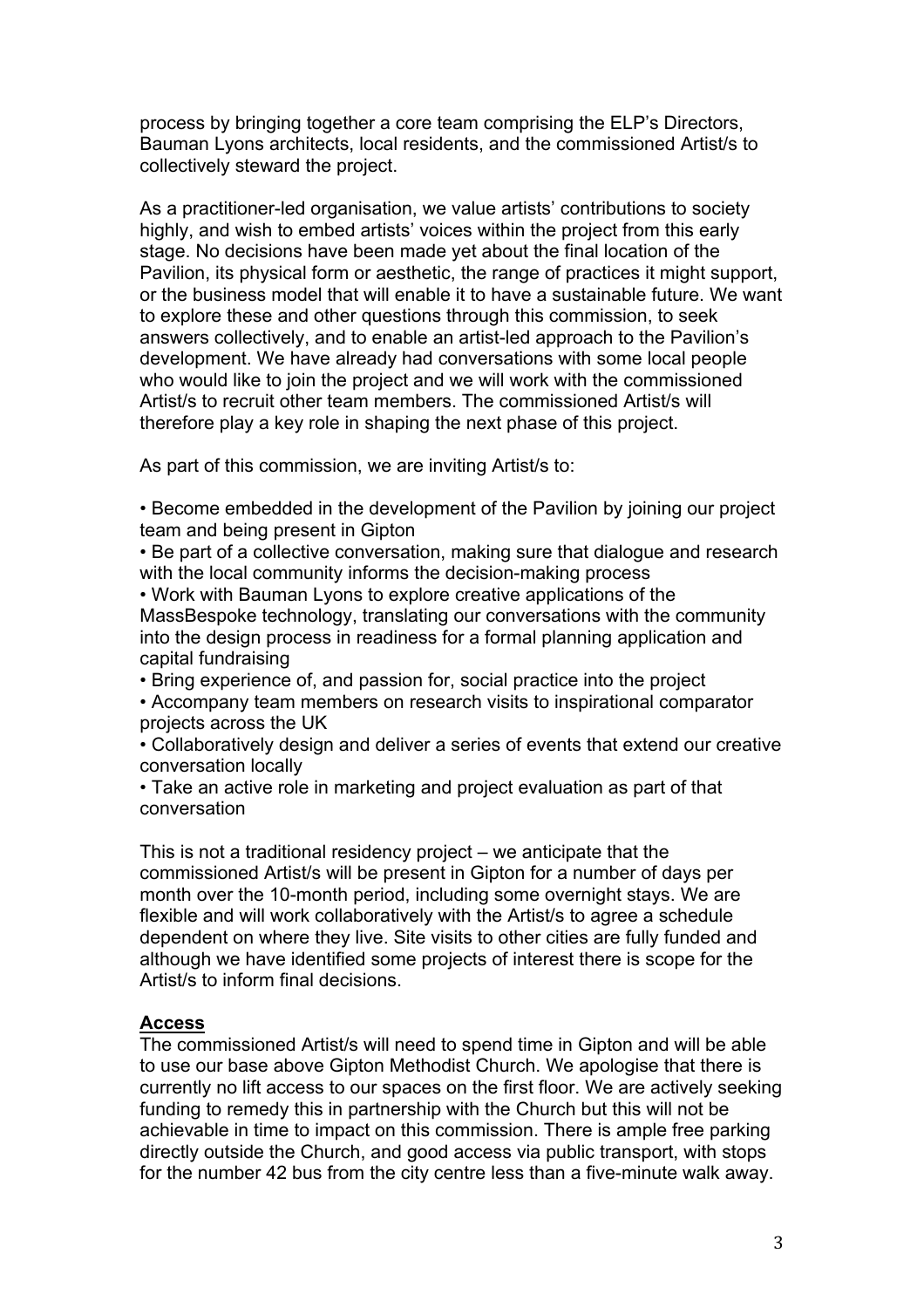# **Budget**

We have an Artist/s fee of £6,750 available for this project, to be paid in installments. This is equivalent to 25 days over the period November 2019 – August 2020 (10 months) calculated using Artists' Union England's recommended day rate of £270 for practitioners with over five years' experience.

There is an additional budget of £13,000 for expenses and co-production with the community, including events, research visits, marketing, documentation and dissemination. We will work collaboratively with the commissioned Artist/s to agree the best use of this budget. We are committed to ongoing fundraising to bring additional resource into the project, potentially extending the scope of the commission, and again would like to work collaboratively on this.

# **Timescale**

| Open call goes live      | Friday 27 September                   |
|--------------------------|---------------------------------------|
| Submissions deadline     | Friday 25 October, midnight (4 weeks) |
| <b>Interviews</b>        | Wednesday 6 November (in Leeds)       |
| Artist/s appointed       | Friday 8 November                     |
| <b>Commission period</b> | November 2019 - July 2020 (inclusive) |
| Evaluation               | Completed by end August 2020          |
|                          |                                       |

# **Eligibility**

The East Leeds Project actively promotes equality in all of our work and we welcome applications from all backgrounds and sections of society.

We are happy to receive submissions from individual artists as well as groups and collectives, and are looking for an Artist or Artists with an established social practice (or socially-engaged practice/art as social action). Artists may have additional interests in issues including built environment, the commons, circular economies, maker spaces, co-production and participatory governance in culture, and possibly experience of being involved in capital developments in the arts (although this is not essential).

Artists wishing to apply should have a DBS (Disclosure and Barring Service) check or be willing to undergo one before the contract is awarded.

# **Submissions and Enquiries**

Please provide the following by email to kerry@eastleedsproject.org no later than midnight on **Friday 25 October**:

1. Covering letter (max 2 sides A4) outlining why you would like to undertake this commission and how you propose to approach it 2. Supporting information on your practice (max 2 sides A4) outlining relevant

previous experience

Please do not send a standard CV. Please do not send visuals but do provide links to online material (websites, social media) that you would like to signpost in support of your application.